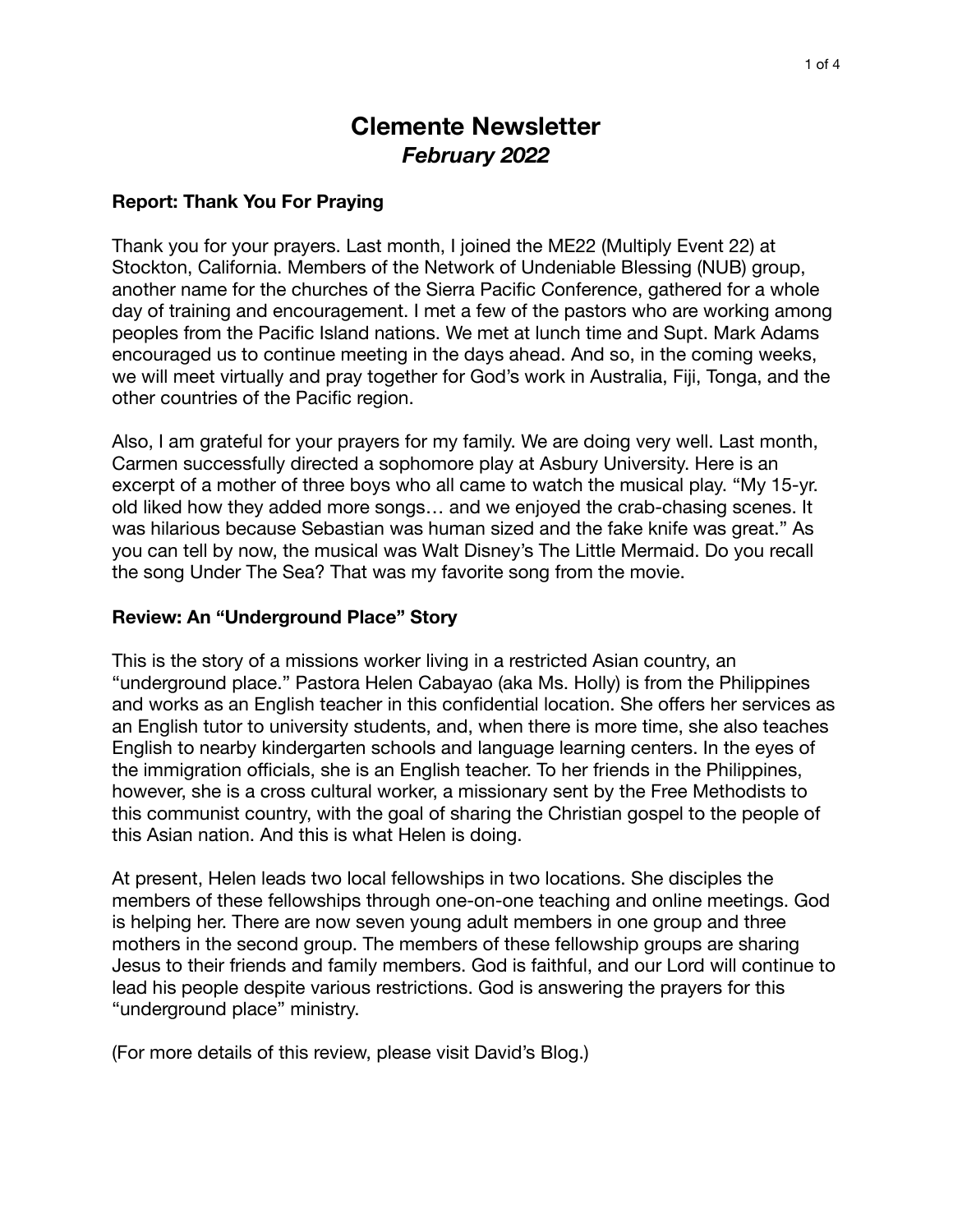#### **Requests: Let Us Get Connected**

(1.) Pray for an uplifting connection. Pray for a Free Methodist group located in Perth, Australia. Members of this group are from central Africa. Most have migrated to Australia as refugees. This Congolese group comes from South Kivu, Democratic Republic of Congo. Most of them are from the Mbembe tribal culture. The group's local church leader is Pastor Byacelela Bibe Lusema. He left the Congo in 1998, and moved from one refugee camp to another, from Tanzania to Malawi, and now to Australia. All those times at these refugee camps, Lusema continued as a Free Methodist pastor.

The group started in 2012, and in 2020, it was incorporated and legally registered as a religious body. Its church board have five members, including Pastor Lusema. The 50 or so members meet at a local school and rent a space there every Sunday for their worship time. During our initial contact with the group, the contact person writes: "Our request is: We would like to get connect[ed] to you our elder and leaders also, to get recognized; which will get us more inspired and [en]courage[d] in knowing that we are being noticed by our leader." Pray for my (David's) trip to Australia to get us connected with our brothers and sisters in the city of Perth.

(2.) Pray for the NUB connections in California. Our Assistant Supt. for Fijian Ministries, Rev. Sefanaia Tataka, shares that there are six new Free Methodist congregations in the country of Fiji. Currently, there are seven more who are thinking of joining our FM networks of local communities. Pray for my (David's) trip to Fiji sometime this year so that we can strengthen our connections and affirm our mutual love for God.

(3.) Please continue to pray for the country of Tonga. Last month, a volcano erupted and spewed ashes on this tiny island nation. An ensuing tsunami devastated its coastal villages. It will take months before the people can recover from this calamity. Pray for the on-going relief work. Our Living Water FMC from California is leading the way collecting much-needed water and other non-perishable goods for delivery to this Pacific Island nation of Tonga. Pray for the people, especially the ones who have lost love ones. (Please visit my Facebook Page "Connecting in Asia" for more details of current FMWM work in the region of Oceania and the Pacific.)

(4.) Pray for God's care for his work among our Filipina missionaries. Pastora Helen Cabayao reports last month that she received the approval of her resident visa. Praise God. She will be able to stay in the country for the next two years. Pray for God's provision for this year. Most of her missionary funds come from her income as an English teacher/tutor. If you feel led to financially help Helen, please do not hesitate to contact me (David).

(5.) Pray for Pastora Emma Agarao, our Filipina missionary in Australia. Next month, she will move to Sydney to establish residence there and begin the work of planting new churches in this metropolis. Pray for God's wisdom and opportunities for sharing the gospel.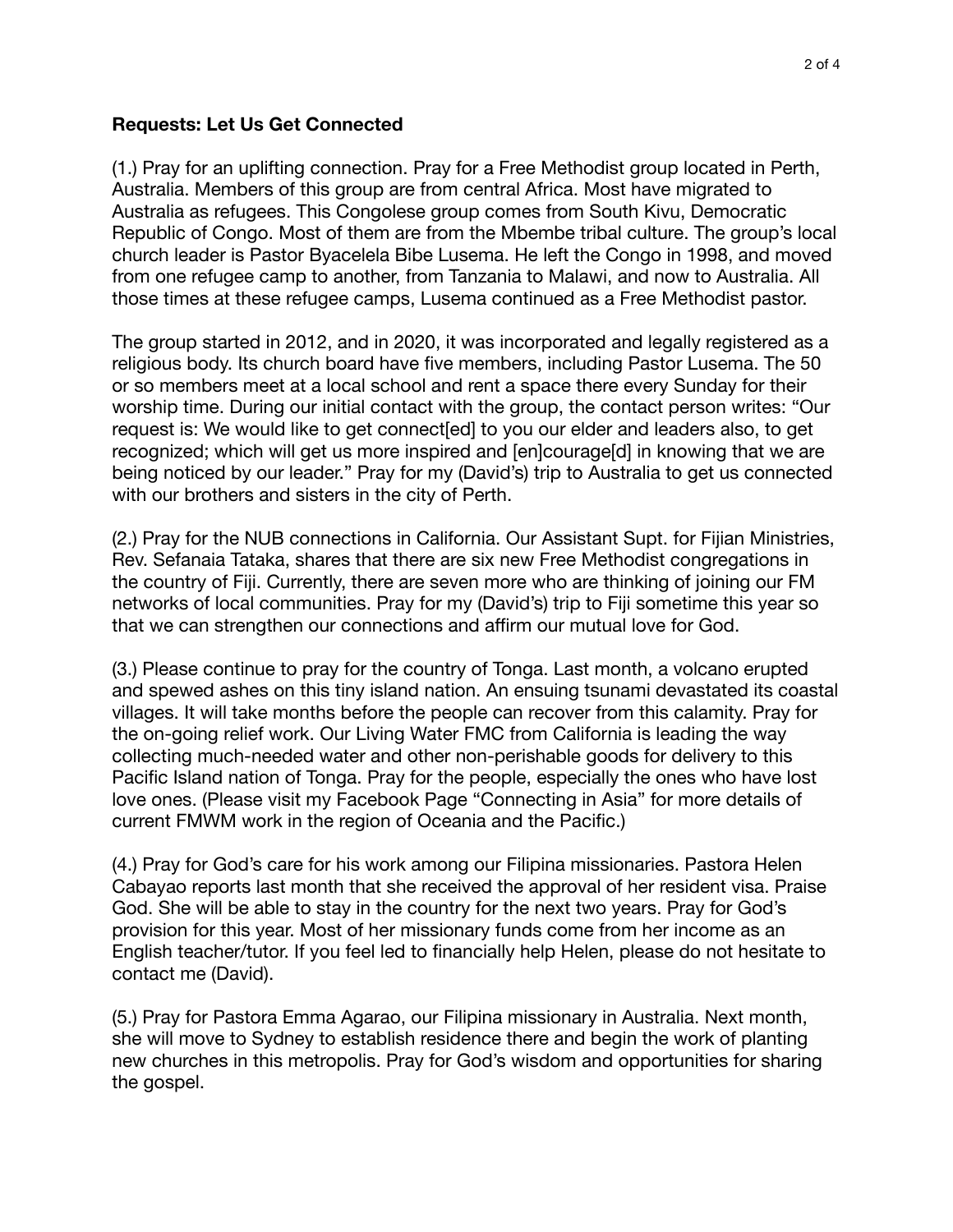(6.) FMWM-Asia is organizing the Greater Filipino Network or GREFIN, to help our work in Asia. (What is GREFIN? You can scroll down to the Recap section below for its description.) Pray for God's leadership in this endeavor. The goal is to inspire many Filipinos to be passionate about sharing the gospel of Jesus across many Asian cultures.

### **Reflections: "Are You Moving With God?"**

When we see a ship, we think of the ocean. When we view a paddle and a canoe, we cannot help but think of the many adventures we will be facing. We look forward to traversing rivers and going to new places. Adventures galore!

In the same breath, when we see God in his holy temple, we also think of the oceans of people scattered in the world. We cannot help but think of global cultures, of people who need to hear the gospel. We long to share God's love and holiness to everyone out there. This is why when we hear our Lord ask the question: "Whom shall I send, and who will go for us?" then, we respond with Isaiah by saying "Here am I!" (Isaiah 6:8). We move because God is out there, just as much as he is here with us.

Are you moving with God, just as a ship is moving with the wind and the ocean? Is your faith stuck, not moving with the river? (Ezekiel 47:9) Do you long to move with God?

You might have noticed that I did not use the word "going." Going is for those who will cross cultures and jump from one area to another. Moving is for everyone who is willing to hear God's challenge and respond in obedience. When Jesus said to his disciples: "Don't be afraid; from now on you will be catching people," he is also saying this to everyone who wants to follow him (Luke 5:10. GNB). Movement is an integral part of our Christian faith. When we walk with Jesus in a life of obedience, this means we take a journey with him, similar to sailing the vast uncharted parts of the ocean. One thing for sure is that our Lord is sailing with us.

Seeing our God move in the world means coming to a state of readiness to move with him. So, the next time you open your Bible and read of God's movement, pray this short prayer: "Help me Lord to move with you." And then take a step of faith and be with the people who need to receive the river of life, those who need to experience the ocean of God's love.

## **Recap: Greater Filipino Network (GREFIN)**

GREFIN is a group of Christians who (1) have a vision of sharing God's love to Filipinos scattered around the world, (2) share a common task of connecting Filipinos and their friends for Jesus in a global scale, and (3) have the aim of participating in healthy collaborations and engaging partnerships in missions work.